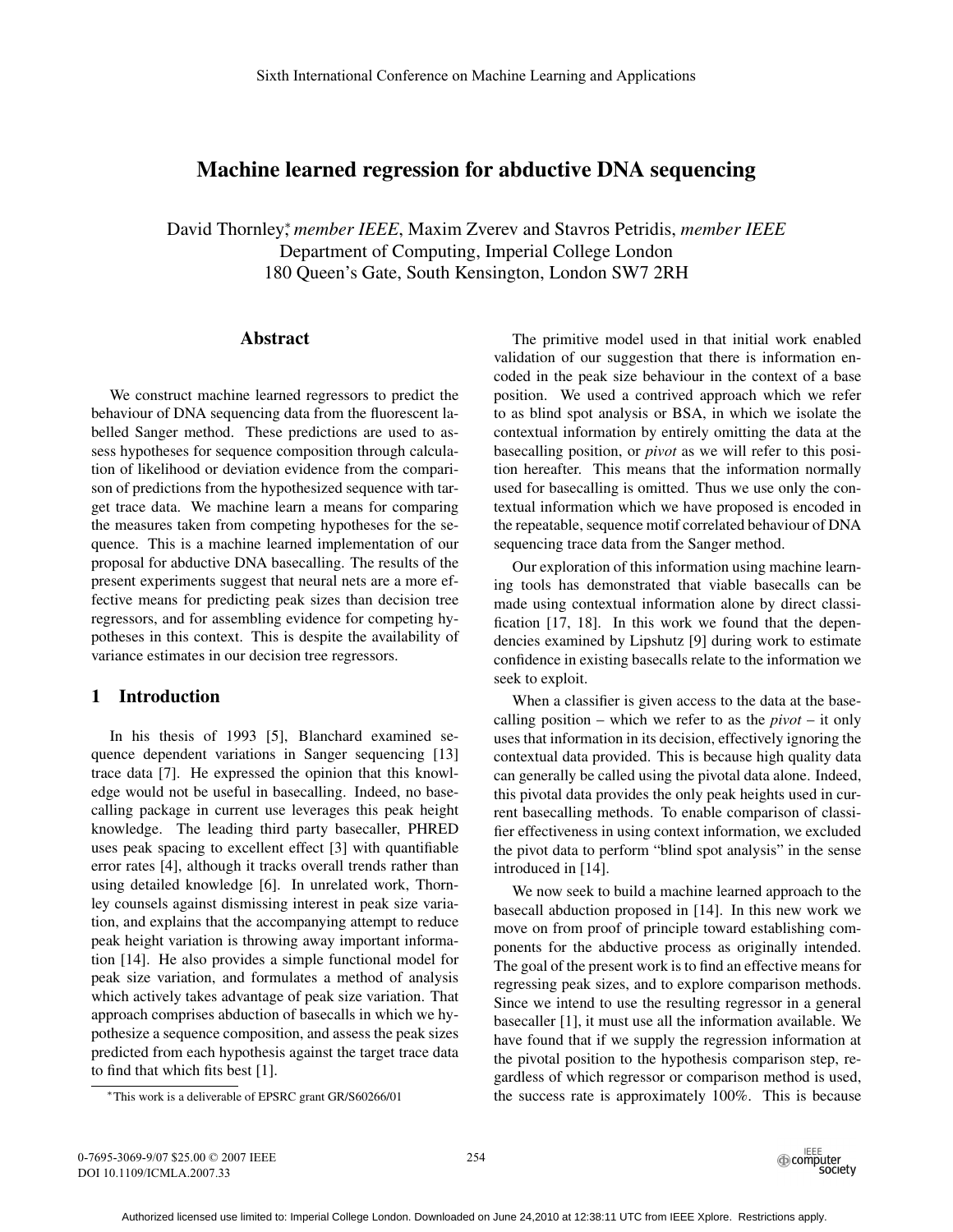in high quality data, the pivot data is sufficient for inference of the base call. We therefore exclude the regression result at the pivot from the information made available to the comparator. We refer to this as partial blind-spot analysis (PBSA). The data at the pivot is used in the formulation of the regression, but prediction and comparison of data to form a likelihood measure is not carried out for the pivot position.

The contextual information has previously enabled us to call a base by direct classification in high quality data with a success rate of approximately 80%. This contrasts with a lower band expected through random guessing. This is not 25%, because the base composition is not a uniformly distbuted process. A classifier trained to identify a base through using only its contextual sequence (without the trace peak data) achieves a success rate of approximately 34% [17]. The trace data used in the present and previous work comes from genomic work at the Wellcome Trust Sanger Institute to sequence the human X chromosome.

As in our direct classification experiments, we partition our trace data corpus into a number of folds. In these experiments, each fold comprises all local behaviour instances taken from the high quality region of 100 randomly selected trace data files. Data from a given file appears in only one fold. A local behaviour instance comprises the basecalls and trace data covering 5 base positions. To ensure consistency between experiments, and to test generality, we use a single training fold, a single regressor validation fold, a single comparator training fold, a single comparator validation fold, and 10 test folds. Each fold comprises 100 randomly selected trace files.

In this paper we describe the formulation of a regressor, which predicts a single peak height based on its context in terms of basecalls, and a comparator which integrates the information from comparisons of behaviour between prediction and target data at a number of contextual positions. We carry out two main sequences of experiments: one with decision tree regression, and another using neural network regression. In each case we experiment with simple functional comparison of evidence, and with a neural net to perform that comparison.

## **2 Abductive basecalling**

Abduction is a method of reasoning in which the cause of an observed phenomenon is sought by evoking suitable hypotheses and comparing the predictions that can be made from each with the observation. In our case, we hypothesize the base composition of a sample, and predict trace data which would arise from each hypothesis.

Our original conceit in [14] was that we should be able to call bases without reference to the data at the calling position, because each possible different base will have a different – and hence, we hope – discriminable effect on the peak size behaviour in its context. Peak height patterns are strongly repeatable [5] , and correlate with sequence motif to exhibit distinct expectations and variance [10, 11]. In [14] we suggest that an incorrect hypothesis of base composition will predict patterns which differ from the trace data we see, and hence allow us to reject such hypotheses.

In other work we are attempting to construct a phenomenological model which will capture all scales of behaviour in trace data [15, 16]. While machine learning relationships in the data, we restrict ourselves to data configurations for which we can construct a simple learning strategy. This essentialy means capturing local influences over a small number of base positions. For the present work, we use data from 5 consecutive base positions in every case, since this has proven an effective configuration for machine learning with this data.

Skylining [2] is used to detrend the data to make it possible to compare characteristics of the signal among any points in the trace. We find that a quadratic polynomial is an effective and intuitively reasonable function for modelling the skyline [17]. We believe this to be because there is a simple decay characteristic in the data due to the activity of the Sanger reaction, and a simple rising characteristic early in the data due to the efficiency of physical transfer of the different lengths of DNA fragments between the reaction vessel and the separation medium.

## **3 Machine learning for abduction**

We have conducted ANOVA experiments on recent trace data to see if Lipshutz results [9] still pertain. Our results were essentially identical, showing that peak heights trace are affected by surrounding sequence, with the peak height in a given position influenced most strongly by the three bases to the left and one to the right. We performed a range of experiments [17] to determine the most effective context for use in direct classification of bases. This emerged as basecalls and peak data from three positions to the right, and one position to the left. This is then clearly because those are the positions most directly affected by the choice of basecall, which was the output class.

In the present work, which performs abduction rather than direct classification, there are two forms of local influence to be taken into account when designing the input data for a machine learned entity. In regressing (predicting) a peak, we include basecalls and data from three positions to the left, and one position to the right of the base position for which we wish to predict a peak height because those are the positions which most directly influence that peak. These peak heights are used in the calculation of a likelihood measure through comparison with the target data. The ultimate goal is to classify a base, and a base affects be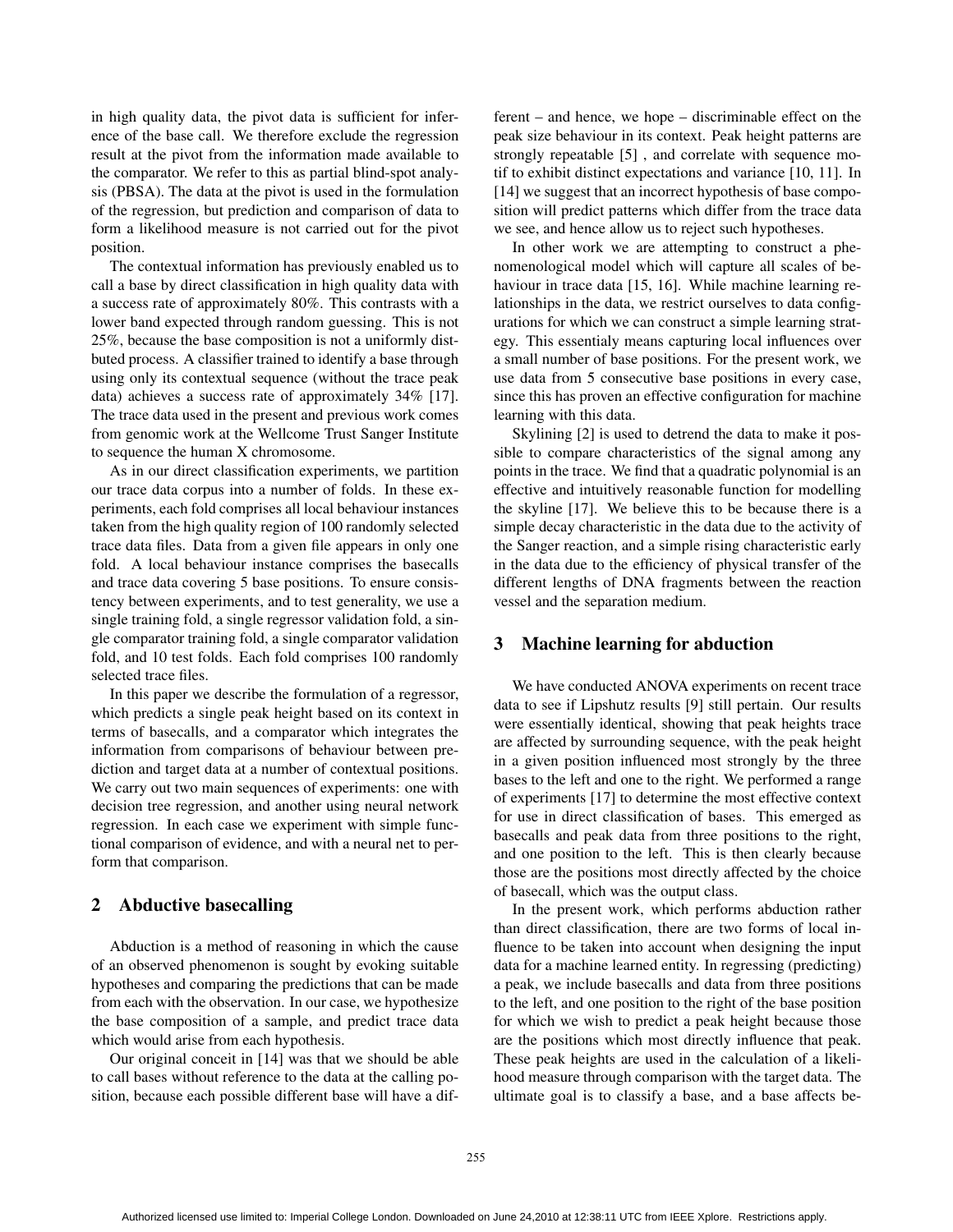haviour at one position to the left and three to the right. Therefore, we consider three footprint shapes. The regressor footprint is (3,1),*i.e.* three bases to the left and one to the right of the pivot. The footprint of the classifier is  $(1,3)$ in the likelihoods, and therefore (4,4) in the trace data itself. That means that data from 9 base positions contribute to each basecall in the form of evidence from 4 in these experiments, and 5 in a general basecaller when we correctly incorporate the pivot evidence.

Considering the direct classifier training problem briefly, we require a number of example instances of each local behaviour to train a tree or net. In our previous work, we have found that a (3,1) footprint is most effective (a combination of accuracy and cost of training, with a strongly diminishing return at larger footprints). There are  $4^5 = 1024$  (3,1) footprints, taking into account the base at the pivot, which must be covered in the training. If we were to attempt direct classification with a (4,4) footprint, we would have to consider  $4^9 = 262144$  distinct base sequences, each with a requirement to cover several examples of peak size behaviour not constrained by sequence. This would lead to an infeasible training task.

All neural networks in the present work are composed of threshold sigmoid units. We generally use 2 layers of 30 nodes for the regression step, since these can approximate any non-linear mapping from inputs to outputs [8]). For the comparison stage in the final experiments however, we find a deeper net more effective, using three layers of 20 nodes. All nets are trained using the resilent propagation algorithm [12].

#### $3.1$ **3.1 Overfitting**

Overfitting occurs naturally when applying machine learning techniques to real data which includes some form of noise, random errors or inconsistencies. In this particular application we have prior knowledge (or at least strong suspicion) that the data includes modes of behaviour which cannot be entirely explained by local base sequence [15, 16]. However, we believe these behaviours are realtively simple dynamic oscillatory effects which could potentially be constrained by examining peak sizes. Therefore we provide the contextual peak sizes to the regression component as they contain both direct information about sequence composition, and may express aspects of any longer range influences in the behaviour. Our hope is that a machine learned entity can capture this in a helpful manner.

To train such a machine learned entity, we require a corpus of examples for it to summarize as a function. When we assess the error of such a neural net after training against the training corpus, there will generally be a significant residual error. Conversely, an unpruned decision tree may exactly regress its training set, because each datum follows through to a leaf.

We have ensured generality of the machine learned regressors in two ways. For the decision tree regressor, we pruned the tree to a level which minimizes the mean square error in peak size prediction against our validation data corpus. For our neural net regressor, we instead optimized its performance explicitly in the target application of abductive basecalling. We did this by testing the net at a number of training epochs, selecting the net at the number of epochs whose resulting parameterization achieves the minimum classification error of partial blind basecalls in the validation corpus through selection of minum z-score sum. Of course, this does not necessarily produce a net which most optimally predicts the peak sizes in the training corpus: instead it optimizes its output to be a value which is most effective in the specific application of selecting a hypothesis by minimum sum of absolute differences. We find 500 epochs approximately optimal. Our hypothesis comparator net's performance on a validation set increases monotonically with epochs and network size in the experimentation we have performed so far.

## **4 Regression and comparison experiments**

Our approach to abduction of basecalls here is to posit a hypothesis which comprises a suggestion for an unknown base in the context of known surrounding sequence. For each hypothesis (there are always four in these experiments - one for each of A, C, G and T) we form predictions of the data expected at the contextual base positions if that hypothesis were true. Evidence for or against that hypothesis is then calculated for each target data peak in comparison with its corresponding prediction from the hypothesis. These evidence measures – four per hypothesis – are then weighed against each other to select the hypothesis which is most likely correct. We use very simple evidence calculations, intending that the machine learned components evoke appropriate functions.

The comparator footprint is (1,3) in the likelihoods, so for each hypothesis (differing by the base at the pivot), we use the regressor to predict the peak height at each position in that  $(1,3)$  footprint but not at the pivot. We then calculate the measure to be used in the comparison step for each prediction.

In experiment 1, this is the likelihood value calculated as the value of the normal distribution specified by the mean and variance given by the regression tree, read at the size of the observed peak. We now have four sets of four likelihoods. The likelihoods for a given hypothesis are summed to give a total for that hypothesis. The hypothesis with the largest total likelihood is taken to be the correct basecall.

In all the experiments we describe here, predictions are made for the data in a window of five base positions indexed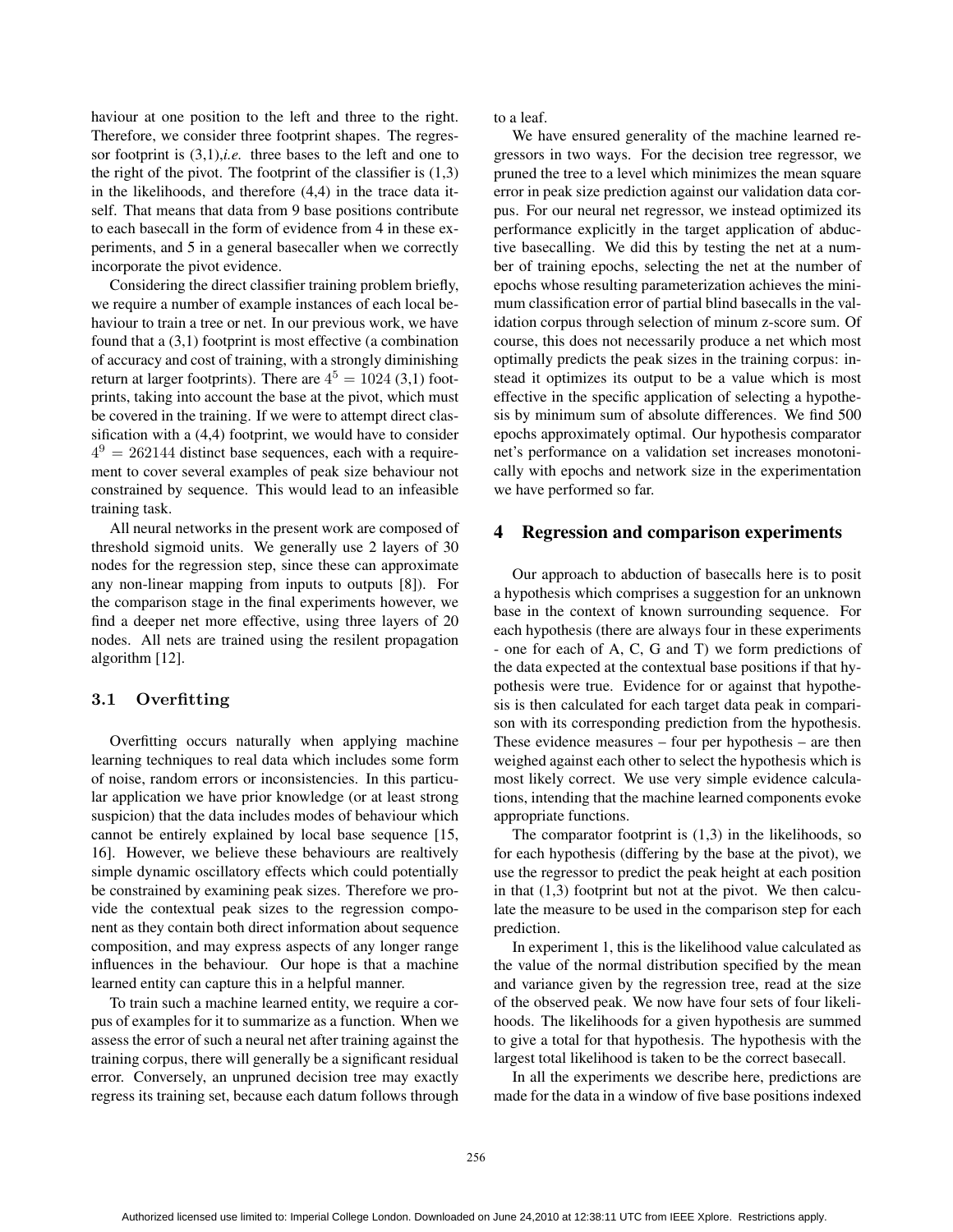1 through 5. The basecall we wish to make is at position 2 in that window. Each prediction is provided by a regressor which responds to a window of data. The regression window is also 5 base positions, but the configuration is quite different. We regress the peak size of position 4 in the window of five bases - this is because our analyses in [17] demonstrate that this configuration is effective and efficient. A larger window enables marginally improved success rates in classification, but at the expense of longer training times. We therefore present this exploratory work with a five base window.

Likelihoods for four base positions (1, 3, 4 and 5 in the five base window) for each alternative hypothesis of the pivot base (A, C, G or T) are tabulated for the inference process. These likelihoods are calculated as a function of the measured peak and the prediction information from the regressor. A decision tree regressor provides a mean and variance, so we can derive a probability density from a normal distribution with this mean and variance (*probability evidence*), or either the absolute difference between mean and measured peak (*difference evidence*), or that difference divided by the variance (*deviation evidence*). A neural net regressor provides a single value prediction, so we use difference evidence.

We propose a fully machine-learned approach to the abduction process. This comprises three stages:

1) predict peak sizes for each hypothesis

2) calculate likelihood measures for each data peak

3) compare the information from each hypothesis and output the best

Our first experiments uses a regression tree for step 1, a range of simple measures for step 2 (we will investigate learning a function for this in further work), and a simple combination function for selection in step 3. When we use a neural net, we briefly assess its use in a similar sense to the regression trees, then learn an optimal comparison function.

If we had perfect estimates of the distributions of peak heights expected for a context fully constraining systematic effects, then summation of likelihoods derived from that distribution would be effective. Our ongoing machine learning work both informs our pursuit of experiments to ascertain the true behaviour of the system (*e.g.* [15, 16]), but also provides functional units for the basecalling process itself which is the motivation for our efforts [1]. We are therefore pursuing a holistic approach to the research, seeking the true behaviours from the perspectives of proposal of models and testing against data, and exploratory application of machine learning tools to the data.

### **5 Decision tree regression**

In our first experiment, we use a regression trees for predicting peak heights. An advantage of using a regression tree is that we can estimate statistics of the fit along with predictions. The variance is measured for each leaf of the regression tree during the training and gives us some information about the distribution of peak sizes around the prediction.

We find that number of nodes in an unpruned tree trained on 100 SCF files (a standard trace file format) is often as large as 14000. To circumvent memory limitations of Matlab's in-built tree pruning approach, we implemented a simplified pruning regime pruning to a constant level across the tree using a mean square error performance measure against the validation set. The level with minimum mean error is used. The classification results are laid out in table 1 and discussed below.

| test data set | prod. | sum   | dev.  | diff. |
|---------------|-------|-------|-------|-------|
|               | 55.63 | 56.92 | 64.37 | 65.45 |
| 2             | 54.39 | 56.50 | 64.00 | 65.16 |
| 3             | 55.94 | 57.55 | 64.89 | 65.95 |
| 4             | 54.74 | 56.25 | 64.02 | 65.46 |
| 5             | 55.35 | 57.28 | 64.71 | 65.02 |
| 6             | 55.42 | 56.73 | 64.14 | 65.00 |
| mean          | 55.25 | 56.87 | 64.36 | 65.34 |
| std. dev.     | 0.576 | 0.485 | 0.373 | 0.360 |

## **Table 1. Classification rates of decision tree regressor on test sets**

Using probability evidence and selecting the hypothesis with the maximum product of evidence across its contributing context, the correct classification rate is **55.25%** with a standard deviation of 0.576%. Selecting the hypothesis with the highest *sum* of probability evidence leads to a *higher* rate of **56.87%**, standard deviation 0.485%. This suggests that in the stochastic view of the system, the behaviours are not independent. This seems reasonable, since the behaviours are in close physical proximity on the DNA.

Using deviation evidence and selecting the hypothesis with the lowest total gives a rate of **64.36%** and standard deviation 0.373%. Using *difference* evidence in the same manner gives a *higher rate* of **65.34%**, standard deviation 0.360%. This suggests that either our estimate of variance is poor, or the assumption of a normal distribution is inappropriate. Indeed, we believe that the behaviours we need to model are largely deterministic, and the distributions arise from dimensions in the system which are not fully constrained by data from a small window.

To explore the validity of the assumption of equal weights applied to information at each peak position, we trained a neural network to learn the most appropriate functional mapping from the likelihoods to the most likely base at the pivot in stage 3 of the abduction.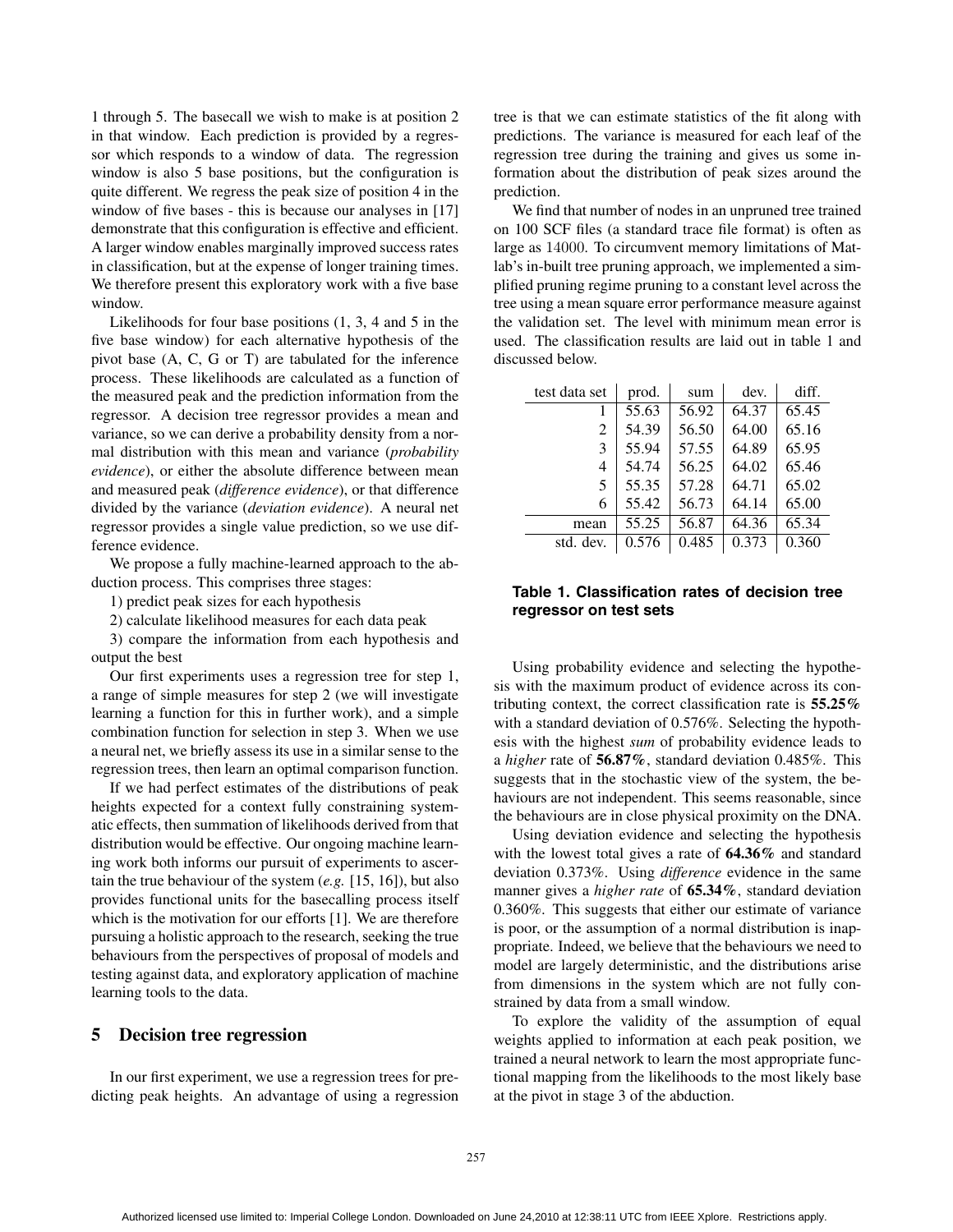We rejected the notion of judging a hypothesis' likelihood individually - as is essentially the case with summation of likelihoods or deviations - since this removes the ability of the neural net to formulate a response outside our presumptions about the necessary inference mechanism.

The input vector to the network (2 layers of 30 nodes) comprises all the measures produced by the regressor in step 1 for each data peak for each hypothesis. Target vectors consisted of the unary representation of the correct base (*i.e.* [1 0 0 0] for base A, [0 1 0 0] for C).

The combination of a tree regressor for difference evidence with a neural net comparator led to a significantly higher success rate than simple evidence use. Perhaps surprisingly, this rate was comparable with the classification rate achieved using the neural net regressors with simple difference evidence summation as described below. Informally, this may suggest that the comparator neural net is remodelling its inputs against some notion of an optimal use of decision tree predictions.

#### **6 Artificial neural network regression**

We explore the use of artificial neural nets as a regressor in step 1 to predict the peak heights. The inputs are as for the regression tree, *i.e.* peak heights of 3 bases to the left and 1 base to the right and 5 bases. Recall that the base at the pivot provided to the regressor is part of each hypothesis, not the known correct base.

Choice of the topology and size of a neural network is always a non-trivial problem, and it does not have any elegant solution. In this work we have used a two-layer feedforward neural network, since a network with 2 layers can approximate any non-linear mapping from inputs to outputs [8]). We use 30 nodes in the hidden layer. The classification results are laid out in table 2 and discussed below.

We find that 500 epochs produce the best results on the regressor validation data set. Using the Artificial Neural Network as a regressor and summing z-scores, the PBSA success rate is **79.18%** with a standard deviation of 0.410%. This is very similar to the success rate of bagged neural net classifiers in our earlier work[17].

After experimentation with the best topology for the comparison neural network by assessing performance of a candidate network on the validation set, we have settled for a three layer network (*i.e.* network with 2 hidden layers) with 20 nodes in each layer and trained it for 2000 epochs. The resulting accuracy of the Partial Blind Spot Analysis using this approach is approximately **85.57%** with a standard deviation of 0.521%.

As we increased the number of nodes in the comparator networks, and increased the number of training epochs, the performance on the validation set did not fall, suggesting that overfitting has not yet occurred. Thus, the compara-

| test data set  | sum   | net   |  |
|----------------|-------|-------|--|
| 1              | 79.32 | 84.85 |  |
| $\mathfrak{D}$ | 78.55 | 85.96 |  |
| 3              | 79.12 | 85.58 |  |
| 4              | 78.71 | 85.40 |  |
| 5              | 79.42 | 85.79 |  |
| 6              | 79.51 | 86.64 |  |
| 7              | 78.57 | 84.94 |  |
| 8              | 79.54 | 85.63 |  |
| 9              | 79.47 | 85.67 |  |
| 10             | 79.55 | 85.20 |  |
| mean           | 79.18 | 85.57 |  |
| std. dev.      | 0.410 | 0.521 |  |

## **Table 2. Neural net regressor through summation or net comparison**

tor network topology remains an open issue. We consider it likely that experiments to learn a likelihood calculation function per se may be fruitful, and this could reduce the training burden on the comparator in a similar sense to the way our subdivision of the classification problem into abduction processes makes more efficient use of data.

#### $6.1$ **6.1 Other footprint sizes**

Guided by findings of Thornley and Petridis in [17], we have chosen to focus on a regressor for peak height estimation based on the (3,1) footprint, *i.e.* by considering three bases to the left and one base to the right. We also briefly experimented with a (2,2) footprint.

The success rate of PBSA using a tree regressing for deviation evidence on a (2,2) footprint is approximately 56%. The result is consistent with results by Thornley and Petridis in [17], where it is suggested that 3 bases to the left and 1 base to the right have the greatest influence on the peak height at a given position and hence we expected the PBSA carried out with a (3,1) footprint to be more successful than PBSA carried out with (2,2) footprint. The difference is however small, as it was in [17] suggesting that the second base position after the basecall has an influence on its peak size behaviour.

We also tested the PBSA classification rate of a tree regressing for probability evidence. The resulting success rate of 52% shows a similar drop in performance between deviation and probability evidence as in trees using a (3,1) footprint. We conclude that the optimal 5 base regression footprint is (3,1), but it may be worthwhile investigating a (3,2) footprint in further work. In direct classification, this yielded a small advantage.